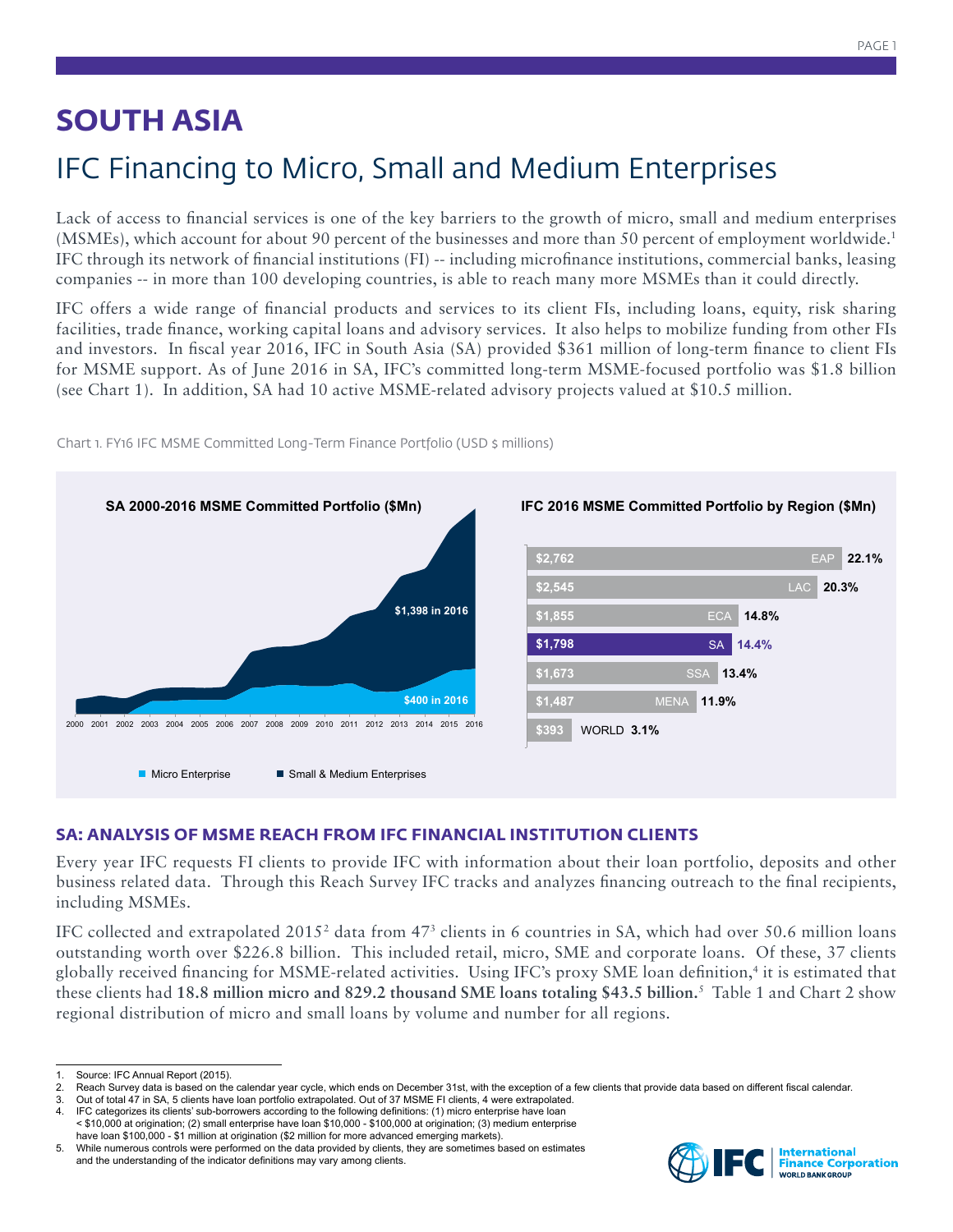

Table 1: IFC FI Clients' Micro and SME Outstanding Loan Portfolio by Region, 2015

| <b>Region</b>                   | <b>Micro Loans</b> |             | <b>SME Loans</b> |             | <b>MSME Loans</b> |             |
|---------------------------------|--------------------|-------------|------------------|-------------|-------------------|-------------|
|                                 | # Millions         | \$ Billions | # Millions       | \$ Billions | # Millions        | \$ Billions |
| East Asia and the Pacific       | 9.8                | 30.2        | 4.0              | 154.7       | 13.9              | 184.8       |
| Europe and Central Asia         | 4.2                | 7.3         | 1.4              | 56.0        | 5.5               | 63.4        |
| Latin America and the Caribbean | 13.1               | 9.4         | 1.1              | 77.3        | 14.3              | 86.7        |
| Middle East and North Africa    | 2.5                | 2.6         | 0.1              | 13.5        | 2.7               | 16.1        |
| <b>South Asia</b>               | 18.8               | 8.6         | 0.8              | 34.9        | 19.6              | 43.5        |
| Sub-Saharan Africa              | 2.7                | 1.5         | 0.1              | 7.2         | 2.8               | 8.7         |
| <b>Total Loans</b>              | 51.2               | 59.5        | 7.6              | 343.7       | 58.8              | 403.2       |

Chart 2: IFC FI Clients' Micro and SME Outstanding Loan Portfolio Distribution (%), 2015



## **SA: IFC CLIENTS' MSME LOAN PORTFOLIO BY TYPE OF IFC ENGAGEMENT**

IFC places its MSME clients in two categories: FIs supported by IFC in the area of microfinance – clients with microfinance-focused engagements; and FIs supported by IFC in the area of SME financing – clients with SME-focused engagements. In 2015, IFC collected or extrapolated data from 14 microfinance and 23 SME-focused engagements in SA. SME-focused clients funded about 6 percent of the total number of micro loans representing 34 percent of the total funding for the microenterprises. The microfinance focused clients also crossed over to SME with 51 percent of the number of SME loans and 44 percent of the total volume. In addition, 64 percent of clients with microfinancefocused engagement and 39 percent with SME-focused ones received advisory services.

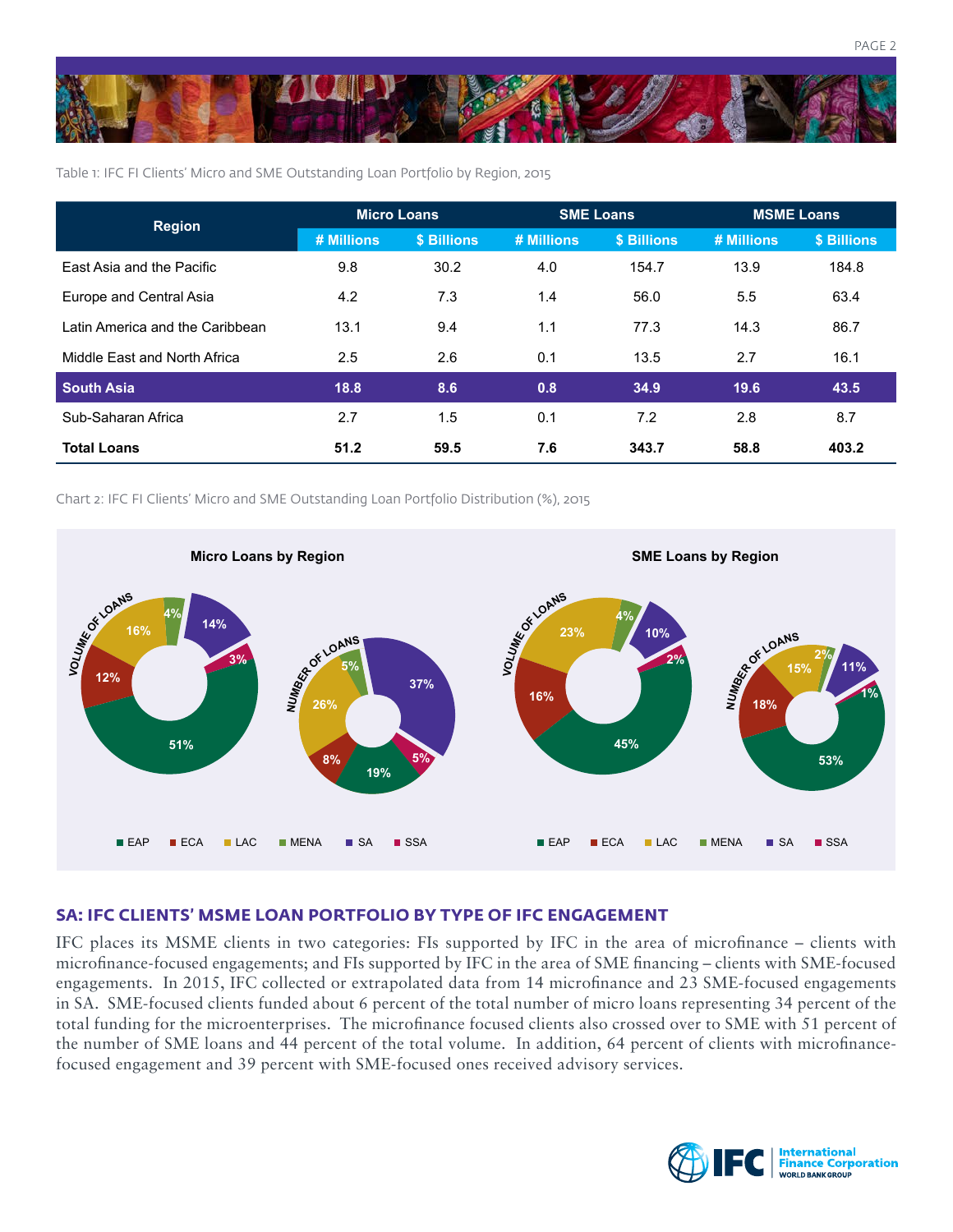

#### Table 2: Microfinance-Focused Engagements in SA<sup>6</sup>

Table 3: SME-Focused Engagements in SA7

|              | <b>Outstanding</b><br><b>Loan Portfolio</b> |             | Average<br><b>Loan Size</b> | <b>NPLS</b> |                  | <b>Outstanding</b><br><b>Loan Portfolio</b> |      | Average<br><b>Loan Size</b> | <b>NPLs</b> |
|--------------|---------------------------------------------|-------------|-----------------------------|-------------|------------------|---------------------------------------------|------|-----------------------------|-------------|
| Loan Type    | # Millions                                  | \$ Billions |                             | ∣%'         | <b>Loan Type</b> | # Millions \$ Billions                      |      | \$                          | $\%$        |
| Micro        | 17.8                                        | 5.6         | 396                         | 0.2%        | Micro            | 1.0                                         | 2.9  | 2.818                       | 7.3%        |
| <b>SME</b>   | 0.4                                         | 15.2        | 36.167                      | 0.3%        | <b>SME</b>       | 0.4                                         | 19.7 | 50.653                      | 4.1%        |
| <b>Total</b> | 18.2                                        | 20.8        | 1.765                       | 0.3%        | Total            | 1.5                                         | 22.6 | 14.226                      | 4.6%        |

Notably, the portfolios of micro and SME-focused engagements were different in terms of loan performance. The clients receiving microfinance focused financing and services reported very low non-performing loan (NPL) levels – less than 1 percent. The NPL level was at 4.1-7.3 percent among clients with SME-focused engagements.

## **SA: IFC CLIENTS' LOANS TO WOMEN AND WOMEN-OWNED SMES**

Gender equality is a fundamental condition for a prosperous and sustainable world; however, in many countries women have lower access to education, employment, business opportunities and financial services, as well as unequal social status and rights. The annual estimated credit gap for women-owned SMEs is about \$260-320 billion.<sup>8</sup>

To address this challenge, IFC launched Banking on Women Program that promotes financing for women-owned SMEs. In addition, recently IFC requested clients to report on their loan portfolios to women-owned enterprises. In 2015, 10 IFC FI clients provided gender-disaggregated data in SA. These clients provided about 26 percent of micro loans by number to women, and 7.6 percent of total SME loans by number to women-owned firms<sup>9</sup> (see Table 4).

Table 4: SA: IFC FI Clients' Loans to Women and Women-owned SMEs

|            | Number of<br><b>Loans to Women</b> | <b>Total Volume of</b><br><b>Loans to Women</b> | Number of<br><b>Loans to Women</b> | <b>Total Volume of</b><br><b>Loans to Women</b> | <b>NPLS</b> |
|------------|------------------------------------|-------------------------------------------------|------------------------------------|-------------------------------------------------|-------------|
| Loan Type  | # 000                              | \$ Millions                                     | % Of total                         | % Of total                                      | $\%$        |
| Micro      | 212.9                              | 159.62                                          | 25.8%                              | 7.4%                                            | 5.0%        |
| <b>SME</b> | 15.2                               | 365.61. ا                                       | 7.6%                               | 21.5%                                           | $4.5\%$     |

## **SA: MSME LOAN PORTFOLIO GROWTH AND DYNAMICS**

The volume of micro and SME loans by IFC's portfolio of MSME client FIs has grown consistently over time. Three main factors influence MSME loan portfolio growth: 1) changes in the MSME portfolio among existing IFC clients, 2) entries of new clients, and 3) exits of existing clients, when, for example, IFC clients fully repay their loans. The dynamics of these factors determines the MSME reach growth trends from year to year. Thus, in the post-financial crisis period (2011-2015), the MSME loan portfolio increased 29 percent by number, and 22 percent by volume on a compounded basis.

During 2014-2015, the volume of MSME loans increased by 17 percent, and the number of loans increased by 8 percent. In 2015, new clients contributed with 29 thousand MSME loans totaling \$1.5 billion. Also, 16 MSMEfocused clients reported data in 2013, 2014, and 2015. During this period, the number of MSME loans they provided grew by 66 percent and volume increased by 14 percent on a compounded basis.



<sup>6,7.</sup> Average Loan Size and NPLs do not include extrapolated data.

<sup>8.</sup> IFC Enterprise Gap Database (2011). http://smefinanceforum.org/data-sites/ifc-enterprise-finance-gap

<sup>9.</sup> IFC defines women-owned SME as a firm with (a) > 51 percent ownership/stake by a woman/women; or (b) > 20 percent owned by a woman/women AND 1 woman as CEO/COO (President/Vice-President) as well as 30 percent of the board of directors being women where a board exists; and which received loans from \$10,000 to \$1 or 2 million at origination.